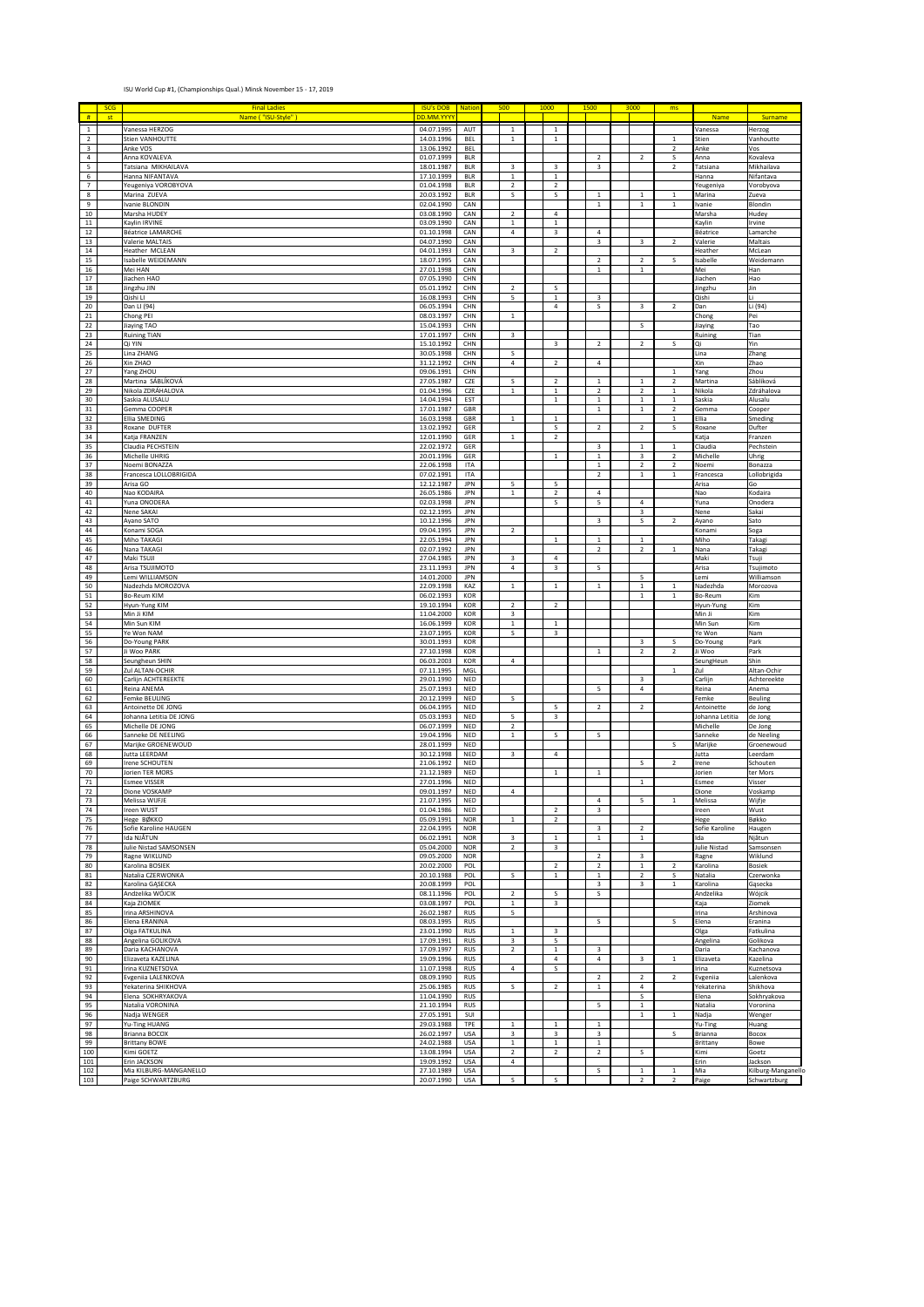## ISU World Cup #1, (Championships Qual.) Minsk November 15 - 17, 2019

| #                                   | <b>SCG</b><br>st | <b>Final Men</b><br>Name ( "ISU-Style" )  | <b>ISU's DOB</b><br>DD.MM.YYYY | <b>Nation</b>            | 500                       | 1000                       | 1500                      | 5000                    | ms                                      | <b>Name</b>                   | Surname                             |
|-------------------------------------|------------------|-------------------------------------------|--------------------------------|--------------------------|---------------------------|----------------------------|---------------------------|-------------------------|-----------------------------------------|-------------------------------|-------------------------------------|
| $\mathbf{1}$<br>$\overline{2}$      |                  | Armin HAGER<br>Gabriel ODOR               | 14.09.1994<br>23.08.2000       | AUT<br>AUT               |                           | $\mathbf{1}$               | $\mathbf{1}$              |                         | $\overline{\mathbf{2}}$<br>$\mathbf{1}$ | rmin<br>iabriel               | Hager<br>Odor                       |
| 3                                   |                  | <b>Tim SIBIET</b>                         | 09.02.1992                     | BEL                      |                           |                            |                           |                         | $\overline{2}$                          | `im                           | Sibiet                              |
| 4<br>5                              |                  | <b>Bart SWINGS</b><br>Mathias VOSTÉ       | 12.02.1991<br>20.05.1994       | <b>BEL</b><br>BEL        | $\mathbf{1}$              | $\mathbf 1$                | $\overline{2}$<br>$1\,$   | $\mathbf 1$             | $\,$ 1                                  | art<br>Mathias                | Swings<br>Vosté                     |
| $\sf 6$<br>$\overline{\phantom{a}}$ |                  | Artiom CHABAN<br>Yahor DAMARATSKI         | 06.07.1994<br>24.03.2000       | <b>BLR</b><br><b>BLR</b> | $\,$ 1                    | $\sf S$                    | $\ensuremath{\mathsf{3}}$ | $\mathbf 2$             | S                                       | Artiom<br>'ahor               | Chaban<br>Damaratski                |
| 8                                   |                  | Ignat GOLOVATSIUK                         | 05.05.1997                     | <b>BLR</b>               | $\overline{2}$            | $\mathbf 1$                | $\,$ 1 $\,$               |                         |                                         | mat                           | Golovatsiuk                         |
| 9<br>10                             |                  | Aliaksei KIRPICHNIK<br>Vitaly MIKHAILOV   | 22.03.1997<br>24.08.1986       | <b>BLR</b><br><b>BLR</b> |                           |                            | 5<br>$\overline{4}$       | $\mathsf 3$<br>$1\,$    | $\overline{\mathbf{2}}$<br>$\,$ 1       | liaksei<br>italy              | Kirpichnik<br>Mikhailov             |
| 11<br>$12\,$                        |                  | Victor RUDENKO<br>Uladzislau ZAPOIKIN     | 03.09.1998<br>23.12.1998       | <b>BLR</b><br><b>BLR</b> | 3                         | $\overline{2}$<br>3        | $\overline{2}$            |                         |                                         | 'ictor<br>Jladzislau          | Rudenko<br>Zapoikin                 |
| $13\,$<br>14                        |                  | Jordan BELCHOS<br>Ted-Jan BLOEMEN         | 22.06.1989<br>16.08.1986       | CAN<br>CAN               |                           |                            | S<br>$\overline{4}$       | 3<br>$1\,$              | $\mathbf{1}$                            | ordan<br>ed-Jan               | Belchos<br>Bloemen                  |
| 15                                  |                  | Alex BOISVERT-LACROIX                     | 08.04.1987                     | CAN                      | 3                         | s                          |                           |                         |                                         | Alex                          | Boisvert-Lacroix                    |
| 16<br>17                            |                  | Laurent DUBREUIL<br><b>Graeme FISH</b>    | 25.07.1992<br>23.08.1997       | CAN<br>CAN               | $\overline{2}$            | $\overline{2}$             |                           | $\overline{2}$          | $\overline{\phantom{a}}$                | aurent<br>Graeme              | Dubreuil<br>Fish                    |
| 18<br>19                            |                  | Antoine GELINAS-BEAULIEU<br>Gilmore JUNIO | 05.05.1992<br>06.08.1990       | CAN<br>CAN               | $\mathbf 1$               | $\mathsf 3$                | $\mathbf 2$               |                         | s                                       | Antoine<br>Silmore            | Gelinas-Beaulieu<br>lunio           |
| 20<br>21                            |                  | David LA RUE<br><b>Tyson LANGELAAR</b>    | 20.08.1998<br>17.02.1999       | CAN<br>CAN               | $\overline{4}$<br>s       | $\,1\,$<br>$\overline{4}$  | $\mathbf 1$<br>3          |                         |                                         | <b>David</b>                  | La Rue<br>Langelaar                 |
| 22                                  |                  | Rehati BAOERJIANG                         | 13.02.1990                     | CHN                      |                           |                            |                           | $\overline{2}$          |                                         | yson<br>tehati                | Baoerjiang                          |
| 23<br>24                            |                  | <b>Enxue CHEN</b><br>Tingyu GAO           | 26.08.1996<br>15.12.1997       | CHN<br>CHN               | $\,$ 1                    | $\overline{2}$             |                           |                         |                                         | :nxue<br>ingyu                | Chen<br>Gao                         |
| 25<br>26                            |                  | Muhamaiti HANAHATI<br>Kaibo HOU           | 10.08.1999<br>25.09.2000       | CHN<br>CHN               | $\bf{4}$                  |                            |                           | s                       | $\overline{\mathbf{2}}$                 | Muhamaiti<br>aibo)            | Hanahati<br>Hou                     |
| 27                                  |                  | Alemasi KAHANBAI                          | 14.12.1997                     | CHN                      |                           |                            | $\overline{2}$            |                         | $\mathbf{1}$                            | Alemasi                       | Kahanbai                            |
| 28<br>29                            |                  | Ziwen LIAN<br>An (96) LIU                 | 26.09.1998<br>07.09.1996       | CHN<br>CHN               | $\overline{\mathbf{3}}$   | s                          |                           |                         |                                         | 'iwen<br>\n (96)              | Lian<br>Liu                         |
| 30<br>$31\,$                        |                  | Zhongyan NING<br>Chen WANG                | 03.11.1999<br>12.10.2000       | CHN<br>CHN               |                           | $\mathbf 1$                | $\mathbf 1$               |                         |                                         | hongyan<br>hen:               | $\overline{\mathsf{N}}$ ing<br>Wang |
| 32<br>33                            |                  | Shiwei WANG<br>Yu WU                      | 11.08.1996<br>20.09.1997       | CHN<br>CHN               |                           |                            | $\sf S$                   | $\,$ 1 $\,$             | S                                       | ihiwei<br>ū                   | Wang<br>Wu                          |
| 34                                  |                  | Yutong XU                                 | 17.01.1995                     | CHN                      | s                         |                            |                           |                         |                                         | -<br>utong                    | Xu                                  |
| 35<br>36                            |                  | Tao YANG<br><b>Philip Due SCHMIDT</b>     | 15.09.1997<br>10.02.1997       | CHN<br>DEN               | $\overline{2}$            |                            |                           | $\overline{2}$          | s                                       | ao.<br>hilip Due              | Yang<br>Schmidt                     |
| 37<br>38                            |                  | Stefan Due SCHMIDT<br>Viktor Hald THORUP  | 28.08.1994<br>14.08.1994       | DEN<br>DEN               |                           |                            | $1\,$<br>S                | S<br>$\,1\,$            | $\overline{\mathbf{c}}$<br>$\mathbf{1}$ | itefan Due<br>/iktor Hald     | Schmidt<br>Thorup                   |
| 39                                  |                  | Marten LIIV                               | 23.12.1996                     | EST                      | $\mathbf{1}$              | $\mathbf{1}$               | $\mathbf 1$               |                         |                                         | Marten                        | Liiv                                |
| 40<br>41                            |                  | Antero ESKOLA<br>Miro PUOLAKKA            | 17.08.1997<br>06.06.1994       | FIN<br>FIN               | $\mathbf{1}$              | $\overline{2}$             | s                         |                         |                                         | Antero<br>Miro                | Eskola<br>Puolakka                  |
| 42<br>43                            |                  | Samuli SUOMALAINEN<br>Timothy LOUBINEAUD  | 15.09.1998<br>05.06.1996       | FIN<br>FRA               | s                         | $\mathbf 1$                | $1\,$                     | $\,1\,$                 | $\overline{1}$                          | iamuli<br>Timothy             | Suomalainen<br>oubineaud.           |
| 44<br>45                            |                  | Cornelius KERSTEN<br>Patrick BECKERT      | 19.07.1994<br>17.04.1990       | GBR<br>GER               | $1\,$                     | $\mathbf 1$                | $\mathbf 1$               | $\mathbf 1$             | $\,$ 1                                  | Cornelius<br>atrick           | Kersten                             |
| 46                                  |                  | <b>Hendrik DOMBEK</b>                     | 17.06.1997                     | GER                      | $\ensuremath{\mathsf{3}}$ | 4                          |                           |                         |                                         | lendrik                       | Beckert<br>Dombek                   |
| 47<br>48                            |                  | <b>Joel DUFTER</b><br>Stefan EMELE        | 18.03.1995<br>08.09.1996       | GER<br>GER               | $1\,$                     | $\overline{2}$<br>s        | $1\,$                     |                         |                                         | oel<br>itefan                 | Dufter<br>Emele                     |
| 49<br>50                            |                  | Nico IHLE<br>Felix MALY                   | 02.12.1985<br>03.05.1994       | GER<br>GER               | $\mathbf 2$               | $\mathbf{1}$               | S                         | $\mathbf 2$             | $\mathbf{1}$                            | Vico<br>elix                  | Ihle<br>Maly                        |
| $51\,$                              |                  | Jeremias MARX                             | 25.09.1997                     | GER                      | $\bf{4}$                  | $\mathsf3$                 | $\overline{2}$            |                         |                                         | eremias                       | Marx                                |
| 52<br>53                            |                  | Fridtjof PETZOLD<br><b>Botond BEJCZI</b>  | 09.04.1997<br>06.09.1999       | GER<br>HUN               |                           | s                          | s                         | 3                       | $\overline{2}$<br>$\mathbf{1}$          | ridtjof<br><b>Sotond</b>      | Petzold<br>Bejczi                   |
| 54<br>55                            |                  | Bence DÉKÁNY<br>Konrád NAGY               | 05.11.1993<br>26.03.1992       | HUN<br>HUN               | $\,1\,$                   | $\mathbf{1}$               | $\mathbf{1}$              | $\mathbf{1}$            | $\overline{2}$                          | <b>Bence</b><br><b>Conrád</b> | Dékány<br>Nagy                      |
| 56<br>57                            |                  | Francesco BETTI<br>Davide GHIOTTO         | 27.04.2000<br>03.12.1993       | <b>ITA</b><br><b>ITA</b> |                           | $\sf S$                    |                           | $\sf S$<br>$\,1\,$      |                                         | rancesco                      | Betti                               |
| 58                                  |                  | Andrea GIOVANNINI                         | 27.08.1993                     | ITA                      |                           |                            | $\mathbf 1$               | $\mathbf 2$             | $\,$ 1                                  | Javide<br>Andrea              | Ghiotto<br>Giovannini               |
| 59<br>60                            |                  | Michele MALFATTI<br>Mirko Giacomo NENZI   | 31.12.1994<br>14.11.1989       | ITA<br>ITA               | $\mathbf{1}$              | $\mathbf{1}$               |                           | $\overline{4}$          | $\overline{\mathbf{2}}$                 | Michele<br>Mirko Giacomo      | Malfatti<br>Nenzi                   |
| 61<br>62                            |                  | Daniel NIERO<br><b>Alessio TRENTINI</b>   | 16.10.1996<br>19.07.1994       | <b>ITA</b><br><b>ITA</b> |                           | $\overline{2}$             | $\mathbf 2$               |                         | s                                       | Daniel<br>lessio              | Niero<br><b>Trentini</b>            |
| 63<br>64                            |                  | Nicola TUMOLERO<br>Tsubasa HASEGAWA       | 24.09.1994                     | <b>ITA</b>               |                           |                            | s                         | 3                       |                                         | Vicola                        | Tumolero                            |
| 65                                  |                  | Seitaro ICHINOHE                          | 08.02.1994<br>25.01.1996       | JPN<br>JPN               | 3                         |                            | $\mathbf{1}$              | $\overline{2}$          | $\mathbf{1}$                            | subasa<br>ieitaro             | Hasegawa<br>Ichinohe                |
| 66<br>67                            |                  | Ryota KOJIMA<br>Koki KUBO                 | 11.05.1998<br>16.09.1999       | <b>JPN</b><br>JPN        |                           | 3<br>5                     | s                         |                         |                                         | ≀yota<br>(oki                 | Kojima<br><b>Cubo</b>               |
| 68<br>69                            |                  | Yamato MATSUI<br>Takuya MORIMOTO          | 24.11.1997<br>27.11.1994       | <b>JPN</b><br>JPN        | 4<br>5                    |                            |                           |                         |                                         | amato<br><sup>-</sup> akuya   | Matsui<br>Morimoto                  |
| 70                                  |                  | ruma MURAKAM                              | 12.12.1992                     | JPN                      |                           |                            |                           |                         |                                         | uma                           | Murakami                            |
| 71<br>72                            |                  | Shunsuke NAKAMURA<br>Masahito OBAYASHI    | 01.03.1992<br>10.06.1994       | JPN<br><b>JPN</b>        | $\sf S$                   | 4                          |                           | $\overline{4}$          |                                         | ihunsuke<br>Masahito          | Nakamura<br>Obayashi                |
| 73<br>74                            |                  | Takuro ODA<br>Tatsuya SHINHAMA            | 13.07.1992<br>11.07.1996       | <b>JPN</b><br><b>JPN</b> | $\,$ 1                    | s<br>$\overline{2}$        | 3                         |                         |                                         | akuro<br>atsuya               | Oda<br>Shinhama                     |
| 75<br>76                            |                  | Riku TSUCHIYA<br>Ryosuke TSUCHIYA         | 14.12.1997<br>29.11.1994       | JPN<br>JPN               |                           |                            | 4                         | 3<br>$\mathbf{1}$       | s                                       | liku<br><b>łyosuke</b>        | Tsuchiya<br>Tsuchiya                |
| 77                                  |                  | Shane WILLIAMSON                          | 28.04.1995                     | JPN                      |                           |                            | 5                         | 5                       | $\overline{2}$                          | shane                         | Williamson                          |
| 78<br>79                            |                  | Masaya YAMADA<br>Maksim BAKLASHKIN        | 03.07.1996<br>09.03.1988       | JPN<br>KAZ               |                           | $\mathbf{1}$               | $\overline{\mathbf{2}}$   | s                       | $\,$ 1                                  | Masaya<br>Maksim              | Yamada<br>Baklashkin                |
| 80<br>${\bf 81}$                    |                  | Vitaliy CHSHIGOLEV<br>Artur GALIYEV       | 20.12.1997<br>14.05.2000       | KAZ<br>KAZ               | $\sf S$                   | $\sf S$                    |                           | $\overline{\mathbf{3}}$ |                                         | /italiy<br>Artur              | Chshigolev<br>Galiyev               |
| 82<br>83                            |                  | Demyan GAVRILOV<br>Roman KRECH            | 31.07.1997<br>14.07.1989       | KAZ<br>KAZ               | $1\,$                     | $\mathbf 1$                | $\sf S$                   | $\,1\,$                 | $\mathbf 2$                             | Demyan<br>Roman               | Gavrilov<br>Krech                   |
| 84                                  |                  | Artyom KRIKUNOV                           | 07.09.1996                     | KAZ                      | 3                         |                            |                           |                         |                                         | Artyom                        | Krikunov                            |
| 85<br>86                            |                  | Denis KUZIN<br>Dmitry MOROZOV             | 04.12.1988<br>28.08.1996       | KAZ<br>KAZ               |                           | $\overline{2}$             | $\overline{2}$            | $\overline{2}$          | S                                       | Jenis<br><b>Omitry</b>        | Kuzin<br>Morozov                    |
| 87<br>88                            |                  | Stanislav PALKIN<br>Min Kyu CHA           | 04.08.1996<br>16.03.1993       | KAZ<br>KOR               | 2<br>$\overline{2}$       | 3<br>$\overline{4}$        | $1\,$                     |                         |                                         | itanislav<br>Min Kyu          | Palkin<br>Cha                       |
| 89                                  |                  | Jaewon CHUNG                              | 21.06.2001                     | KOR                      |                           |                            |                           | $\overline{2}$          | $\overline{2}$                          | laewon                        | Chung                               |
| 90<br>91                            |                  | Hyong-Jun JOO<br>Cheol-Min KIM            | 22.04.1991<br>29.11.1992       | KOR<br>KOR               |                           |                            | 3<br>$\overline{2}$       |                         |                                         | Hyong-Jun<br>Cheol-Min        | Joo<br>Kim                          |
| 92<br>93                            |                  | Jin-Su KIM<br>Jun-Ho KIM                  | 28.07.1992<br>09.10.1995       | KOR<br>KOR               | $\,$ 1                    | $\mathbf 1$<br>$\mathsf 3$ | s                         |                         |                                         | lin-Su<br>lun-Ho              | Kim<br>Kim                          |
| 94<br>95                            |                  | Min Seok KIM<br>Tae-Yun KIM               | 14.06.1999<br>28.09.1994       | KOR<br>KOR               | $\mathsf3$                | $\mathbf 2$                | $\,$ 1                    |                         |                                         | <b>Min Seok</b><br>ae-Yun     | Kim<br>Kim                          |
| 96                                  |                  | Jin-Yeong LEE                             | 16.04.1993                     | KOR                      |                           |                            |                           | 3                       | S                                       | in-Yeong                      | Lee                                 |
| 97<br>98                            |                  | Cheonho UM<br>Haralds SILOVS              | 25.02.1992<br>07.04.1986       | KOR<br>LAT               |                           |                            | $\mathbf 1$               | $\mathbf{1}$            | $\mathbf{1}$<br>1                       | heonho<br>laralds             | Um<br>Silovs                        |
| 99<br>100                           |                  | Jorrit BERGSMA<br>Jan BLOKHUIJSEN         | 01.02.1986<br>01.04.1989       | NED<br><b>NED</b>        |                           |                            |                           | $\overline{2}$<br>S     | $\mathbf 1$                             | orrit<br>an                   | Bergsma<br>Blokhuijsen              |
| 101                                 |                  | Marcel BOSKER                             | 19.01.1997                     | NED                      |                           |                            | 4                         | $\overline{4}$          | s                                       | Marcel                        | Bosker                              |
| 102<br>103                          |                  | Douwe DE VRIES<br>Sven KRAMER             | 14.06.1982<br>23.04.1986       | NED<br>NED               |                           |                            | s                         | 5<br>3                  |                                         | Jouwe<br>sven                 | de Vries<br>Kramer                  |
| 104<br>105                          |                  | <b>Thomas KROL</b><br>Ronald MULDER       | 16.08.1992<br>27.02.1986       | <b>NED</b><br>NED        | $\overline{\mathbf{3}}$   | 3                          | $\overline{2}$            |                         |                                         | Thomas<br>Ronald              | Krol<br>Mulder                      |
| 106<br>107                          |                  | Dai Dai NTAB<br>Kjeld NUIS                | 17.08.1994<br>10.11.1989       | NED<br>NED               | $\,$ 1 $\,$<br>$\sf S$    | 5<br>$\mathbf 2$           | $\mathbf 1$               |                         |                                         | Dai Dai<br>(jeld              | Ntab<br>Nuis                        |
| 108                                 |                  | <b>Hein OTTERSPEER</b>                    | 11.11.1988                     | NED                      | 5                         | 4                          |                           |                         |                                         | łein                          | Otterspeer                          |
| 109<br>110                          |                  | Patrick ROEST<br>Arjan STROETINGA         | 07.12.1995<br>26.06.1981       | NED<br><b>NED</b>        |                           |                            | 3                         | $\,1\,$                 | $\overline{2}$                          | atrick<br>Arjan               | Roest<br>Stroetinga                 |
| 111<br>112                          |                  | Lennart VELEMA<br>Kai VERBIJ              | 08.07.1993<br>25.09.1994       | <b>NED</b><br>NED        | $\overline{4}$<br>2       | s<br>$\mathbf{1}$          |                           |                         |                                         | ennart.<br>(ai                | Velema<br>Verbij                    |
| 113                                 |                  | Koen VERWEIJ                              | 26.08.1990                     | NED                      |                           |                            | 5                         |                         |                                         | Koen                          | Verweij                             |